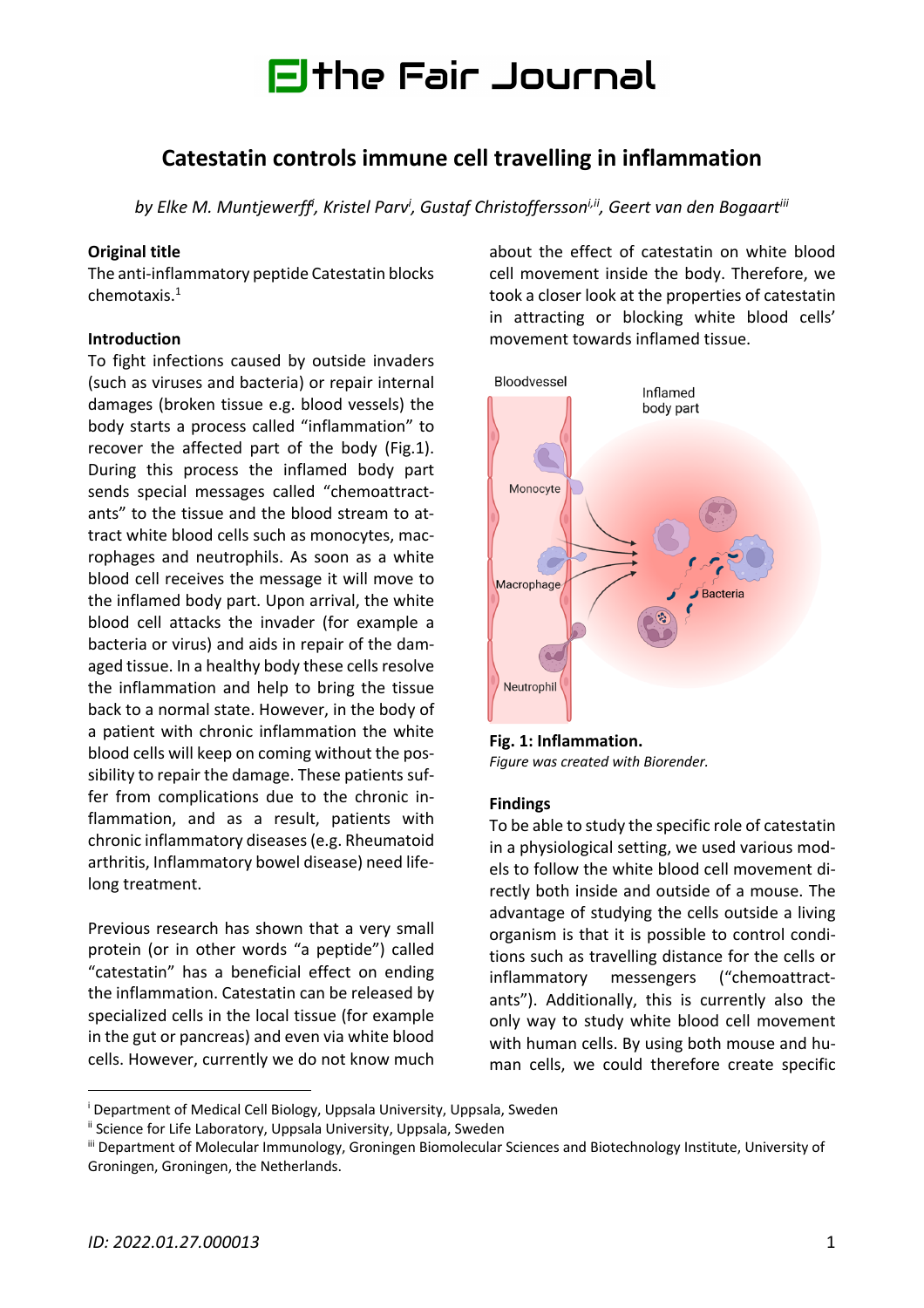# Fithe Fair Journal

situations necessary to study the role of catestatin on white blood cell (monocyte, granulocyte, macrophage) movement in inflammation.

First, human white blood cells were isolated from the blood of healthy volunteers. After isolation, specific white blood cells called monocytes were isolated using magnetic beads that bind to the monocytes and pull them out from the rest of the cells. After breaking the connection with the bead, only the monocytes remain. These monocytes were placed in a special environment, called a "Gradientech chamber", where they were free to move either towards the left or the right side (Fig. 2). The cell movement is visible using a specialized microscope that takes a picture of several locations every 5 minutes. To study the cell movement, the left side was filled with a solution containing the inflammatory messenger called "Chemokine Ligand 2" (in short "CCL2"), while the right side contained only the normal liquid (without any inflammatory messengers for the cells) (Fig. 2). As expected, the cells started to move towards the messenger. Next, the left side was filled with catestatin, while the right side still only contained the normal liquid. Interestingly, again most cells choose to move towards the left side containing catestatin. This means that monocytes are attracted by catestatin in a similar way as the known messenger CCL2.

Second, to confirm the described cell movement in a physiological environment, the cell was followed by a live-action shot using microscopy in the muscle of a mouse. To visualize the various white blood cells, we used different-colored antibodies to visualize the monocytes in red and granulocytes in green. In a normal situation, the cells are not detected because they move too fast through the blood stream to be captured by the camera of the microscope. However, once these cells receive the messenger signal they slow down and start to roll along the wall of the blood vessel. They do this to be able to move out of the bloodstream and towards the affected tissue (Fig. 3). Again, in this model the addition

of catestatin attracted the cells in the blood vessels in a similar way as the known messenger CCL<sub>2</sub>.



**Fig. 2: Gradientech assay.** Human monocytes move in the direction of the messenger (red) or catestatin (blue). *Figure was created with Biorender.*



**Fig. 3: Mouse model to study white blood cell travelling.** Normal situation (left) and in presence of a messenger (right). *Figure was created with Biorender.*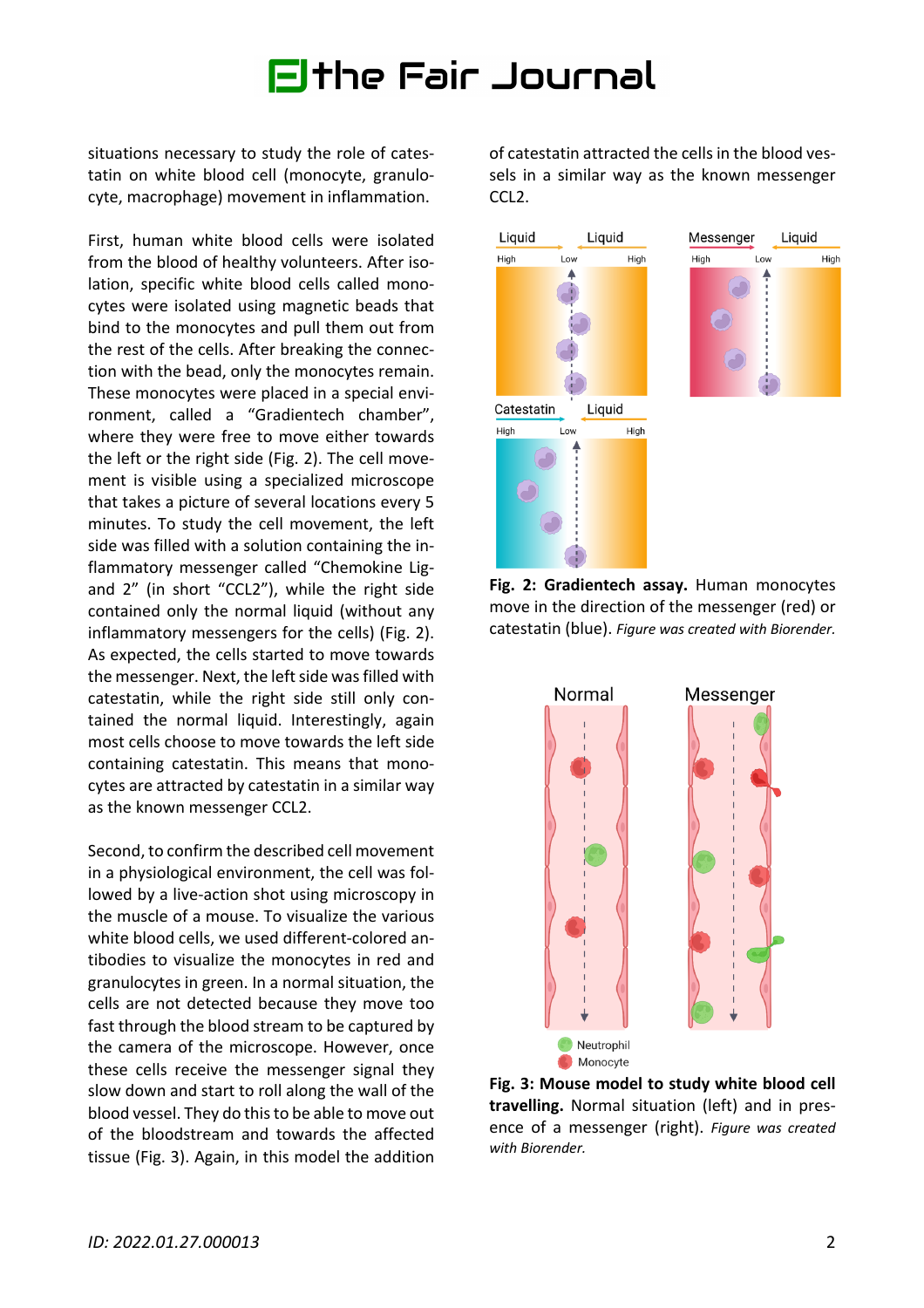# Elthe Fair Journal

Third, we created an environment in a plastic dish with actively growing blood vessels to mimic the environment inside the mouse, while allowing us to closely follow the cell movement and new blood vessel generation with and without messenger molecules. A tiny ring of the main mouse blood vessel (called "aorta") was removed by surgery and placed in a gel together with other cells called "pancreatic islets". In a normal situation, the pancreatic islets will produce messengers to tell the blood vessel ring that they need nutrients. As a response the blood vessel ring starts to make new blood vessels that grow towards the pancreatic islets to be able to provide them with nutrients. At the same time, macrophages (white blood cells) will start to respond to the messengers as well and travel from the blood vessel ring towards the islets using the newly made blood vessels (Fig. 4). In these experiments, the blood vessels were visualized with a microscope using a red tag and the macrophages were tagged green. Using this advanced system, we found that compared to the normal situation, the addition of catestatin led to even more new blood vessels growing towards the islets, but macrophages did not travel towards the pancreatic islets at all. This suggests that the addition of catestatin may interfere with the messengers produced by the pancreatic islets resulting in less macrophage travelling.

Finally, to learn more about the halt in immune cell movement, the previous models were used to study the effect on immune cell movement when the cells are exposed to both catestatin and the inflammatory messenger CCL2 at the same time. In the controlled environment of the Gradientech chamber from section one, the exposure of both catestatin and the messenger CCL2 resulted in a total stoppage of human immune cell movement. Meaning that in this model the immune cells no longer moved towards the right (catestatin) or the left (CCL2) side. In line with this, the physiological model from section two showed a similar stoppage of immune cell attraction. Here, cells in the mouse

blood vessel no longer slowed down to roll on the wall or migrate out of the vessel after addition of both catestatin and CCL2. Altogether, these experiments show that catestatin in combination with other inflammatory messengers results in a stoppage of immune cell travelling.



**Fig. 4: Aortic ring model.** Aortic ring model to study blood vessels growth (red) and macrophage (green) movement towards the pancreatic islets (yellow) in a normal situation (left) and in presence of catestatin (right). *Figure was created with Biorender.*

#### **Conclusions**

Altogether, the peptide catestatin plays an important role in controlling white blood cell movement in inflammation. On its own, the presence of catestatin results in white blood cells (specifically macrophages, monocytes and neutrophils) travelling towards the inflamed part, which in a normal situation helps to eliminate invaders or restore the tissue. However, catestatin in combination with other messengers blocks the travelling of white blood cells towards the inflamed part. In chronic inflammation this mechanism might help to reduce the constant attraction of white blood cells, that do more damage than good in this situation. Although we now know a great deal more about how catestatin controls cell movement, more